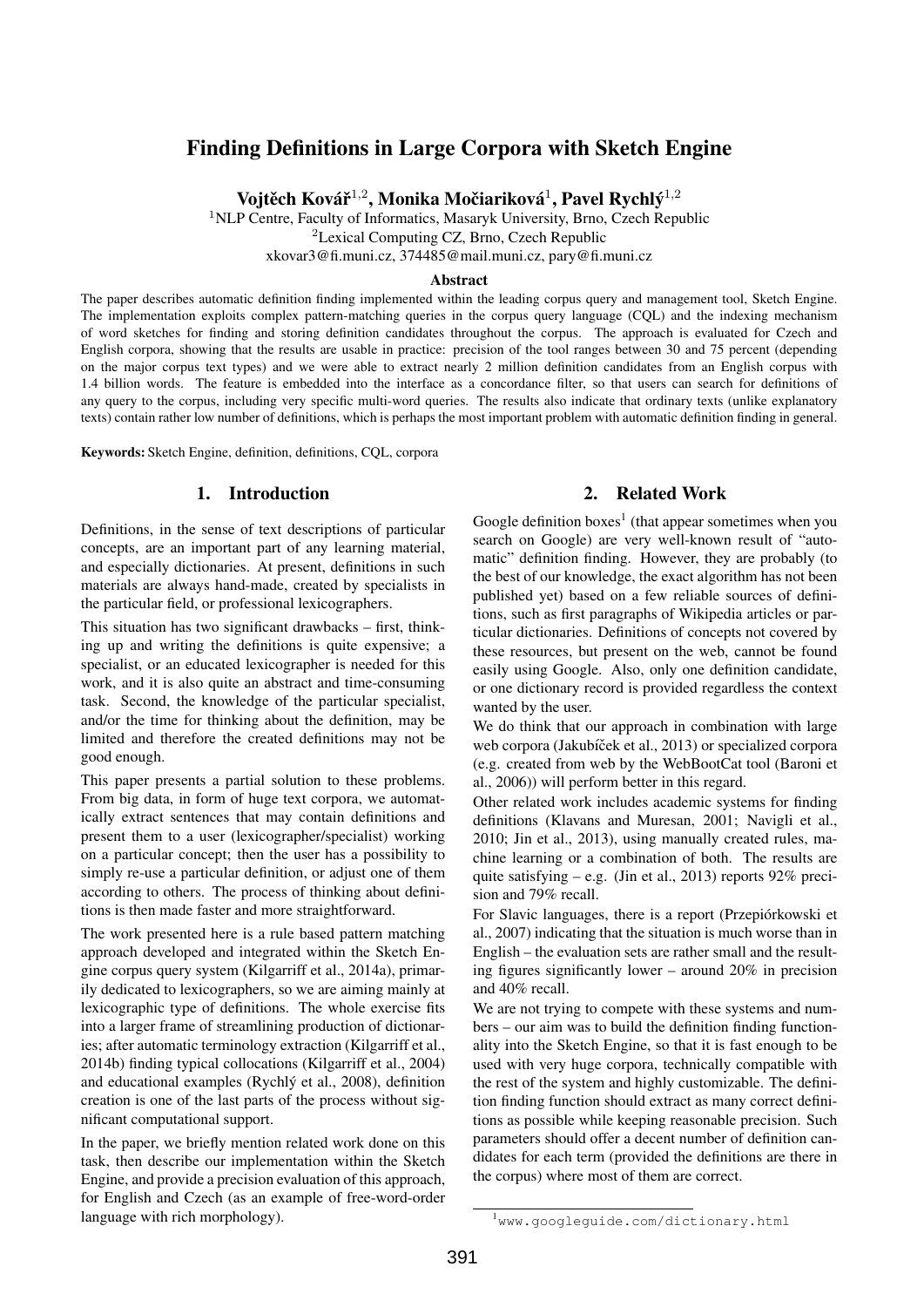| $\rm{God}$ (noun)<br>$\rm{G}$ on Ten Ten [2012, sample 40M] fre |  |
|-----------------------------------------------------------------|--|
|                                                                 |  |

|          |    |           | modifier 1,004 0.40 definitions 17 3.2 |           |
|----------|----|-----------|----------------------------------------|-----------|
| Lord     |    | $62$ 8.86 | love                                   | 3.3.3     |
| thy      |    | 229.05    | source                                 | $2^{1.5}$ |
| $\Omega$ |    | $21$ 7.56 | Persistent                             | 19.8      |
| May      |    | 216.89    | Spiritual                              | 8.1       |
| true     | 19 | 5.97      | gambler                                | 6.5       |
|          |    |           |                                        |           |

| <b>Sort</b>        | Query god 10,964 > Positive filter .*, definitions 18 (0.44 per million) |                                                                                                     |  |  |  |
|--------------------|--------------------------------------------------------------------------|-----------------------------------------------------------------------------------------------------|--|--|--|
| Left               |                                                                          |                                                                                                     |  |  |  |
| <b>Right</b>       | doc#23                                                                   | know and rely on the love God has for us. God is love.' (1 John 4:16a NIV) God cares                |  |  |  |
| <b>Node</b>        | doc#1540                                                                 | referring to the physical material realm. God is a Spiritual Being, who existed eternally           |  |  |  |
| <b>Shuffle</b>     | doc#2959                                                                 | Jesus Christ is the Son of God. <p> God is Persistent</p> <p> God persistently fo</p>               |  |  |  |
| <b>Sample</b>      | doc#3278                                                                 | . God exists outside of time and space. God is spirit and does not have physical form               |  |  |  |
| <b>Filter</b>      | doc#3429                                                                 | happiness does not lie in the worldly things. God is the source of Happiness and that is            |  |  |  |
| <b>Overlaps</b>    | doc#3429                                                                 | born in hospital? It is just impossible. God is kind that he has made Varna to be bas               |  |  |  |
| <b>Definitions</b> | doc#7017                                                                 | endures for ever."  19 <p> 27 </p> > <p> God is the LORD; he has shined upon us; * fo</p>           |  |  |  |
| 1st hit in doc     |                                                                          | $doc#10673$ Progress and in Amaranth Anthology. < The god is the symbol of male potency he is often |  |  |  |
|                    |                                                                          |                                                                                                     |  |  |  |

Figure 1: Definitions among other word sketch relations, and an example of definition candidates for a particular word ("God") – link to definitions is under "Filter" near the bottom of the concordance menu.

```
((<s>) | (<s>[tag="DT" & lc!="this|these|those"]) |
   ([tag!="IN|PP.*|POS" | lc="while|although"]
               [tag="DT" & lc!="this|these|those"]) |
   ([tag!="DT|IN|PP.*|POS|N.*|JJ.*|VVG|CD" | lc="while|although"])
  )
  ([tag="N.*|JJ|VVG|CD"]{0,3} !containing
   (meet [tag="N.*|JJ|VVG"] [tag="IN" & lc!="while|although"] -1 0)
  )
  1:[tag="N.*" & lemma!="reference|use|...|name|definition"]
  \mathfrak{n}\setminus\mathfrak{n} | \mathfrak{m}\in\mathfrak{m}"is|are"
  [tag="RB"]?
  "understood"
  "to"
  [tag="VV|VB"]
  [tag != "N.*"] {0,12}
  2:[taq="N.*"])
) within \langle s \rangle
```
Figure 2: Example definition pattern in COL, for **TERM "is/are" "understood" "to"**.

### 3. Implementation

We have based the definition extraction algorithm on the word sketch formalism (Kilgarriff et al., 2004) which exploits the queries in the corpus query language  $(CQL)^2$ to find patterns in the corpus. In case of finding collocations, the patterns recognize pairs of words and the results are sorted according to frequency or an association score (Rychlý, 2008).

We implemented definition finding as another word sketch

relation – that is, we described the most common definition patterns using CQL, and indexed them together with word sketch information, so that it is easily accessible even for billion-size corpora. The patterns were inspired by many sources – apart from the ones cited earlier, personal correspondence with Michael Rundell, one of the world's leading experts in lexicography, was especially valuable.

Then we connected the indexes with concordance search, as illustrated in Figure 1. A new link called "Definitions" is a pre-defined filter of any concordance result, that intersects the particular results with the word sketch indexes

<sup>2</sup>www.sketchengine.co.uk/corpus-querying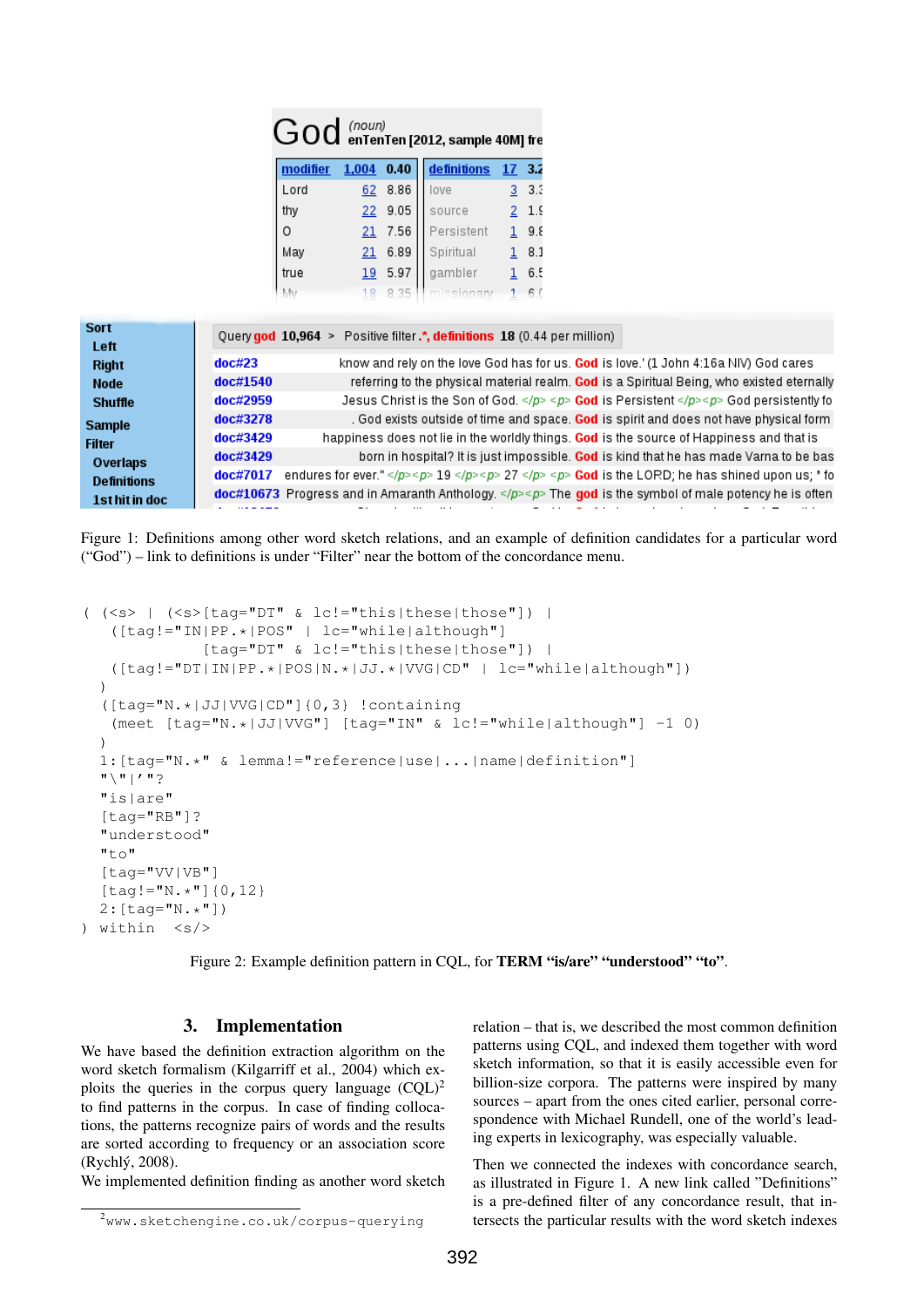| Pattern type        | No. hits  | Prec. on sample $(\%)$ | Estimated no. definitions |
|---------------------|-----------|------------------------|---------------------------|
| $is/are/$           | 1,751,813 | 77                     | 1,342,215                 |
| what is             | 1,574     | 16                     | 251                       |
| refers to           | 40,690    | 57                     | 23,093                    |
| is defined as       | 54,435    | 29                     | 15,781                    |
| is known as         | 78,756    | 54                     | 42,528                    |
| is used to describe | 3,934     | 63                     | 2,485                     |
| is a term for       | 11,504    | 74                     | 8,512                     |
| is understood to    | 618       | 35                     | 216                       |
| consists of         | 12,821    | 29                     | 3,721                     |
| Total               | 1,956,145 | 74                     | 1,438,802                 |

Table 1: Precision and estimated number of correct definitions found, according to pattern groups. English Wikipedia.

| Corpus           | No. hits | Prec. on sample $(\% )$ | <b>Estimated no. definitions</b> |
|------------------|----------|-------------------------|----------------------------------|
| enTenTen $(40M)$ | 21.833   |                         | 12.379                           |
| Czech Wikipedia  | 105.210  | 73                      | 76,632                           |
| czTenTen         | 237,890  | 31                      | 73.746                           |

Table 2: Overall precision and estimated number of correct definitions found for the 3 other corpora.

for definitions. As the result, only the definition candidates matching the current query are displayed.

#### 3.1. Patterns

The CQL patterns used for matching definition candidates can be described in a simplified way, and summarized, as follows:

- TERM "is/are/means/was/were" "a/an", including:
	- "TERM" (in quotes)
	- TERM parenthesis "is/are/..." "a/an" (parenthesis expressed by commas, dashes or brackets)
	- TERM prepositional-phrase "is/are/..." "a/an"
	- optional "a/an" in selected cases
- "What" "is" TERM, with a definition in the following sentence
- TERM "refers" "to", plus variants with parentheses and prepositional phrases, as above
- TERM "is/are" "defined" "as", plus variants with parentheses and prepositional phrases, as above
- ... "is/are" "known/called/referred\_to" "as" TERM
- TERM "is/are" "used" "to" "describe/denote/mean/refer\_to", plus variants with parentheses
- TERM "is" "a" "term" "for/referring\_to", plus variants with parentheses
- TERM "is/are" "understood" "to", plus variants with parentheses
- TERM "consists" "of", plus variants with parentheses

In all cases, TERM stands for a general noun phrase. The particular CQL queries are rather complex in most cases (but they can be made more readable by using macros), and exclude some particular expressions that indicate nondefinitions. An example for **TERM** "is/are" "understood" "to" is shown in Figure 2.

The patterns for the Czech language are mostly similar, exploiting the translations of the expressions above, and taking into account the syntax of the language. Similar "translations" would be probably doable for other languages.

In total, there were 50 CQL patterns developed for English and 37 for Czech.

#### 4. Evaluation

The patterns were developed on part of the English Wikipedia corpus available in the Sketch Engine (1.4 billion words), then tested on the full English Wikipedia corpus (using random samples, see below) $3$  and then on a 40 million sample of the enTenTen corpus.<sup>4</sup> In case of Czech, we used the Czech Wikipedia corpus (60 million words) and the czTenTen web corpus (5 billion words).

For each pattern, a random sample of 50 hits was selected, and percentage of correct definitions was counted by an annotator. This percentage was then extrapolated to the whole corpus and number of correct definitions found by the pattern was estimated. Results for the English Wikipedia corpus are summarized in Table 1, according to pattern groups described above.

Overall results for the other corpora are summarized in Table 2. For the TenTen corpora, the same method was used but all the patterns were evaluated at once using a bigger sample of 200 hits.

<sup>&</sup>lt;sup>3</sup>In some cases, there may be an intersection between development and evaluation sets, but due to the number of results for the whole corpus – about 2 million for all the patterns – this intersection is absolutely marginal.

<sup>&</sup>lt;sup>4</sup>In this case, there was no possible intersection.